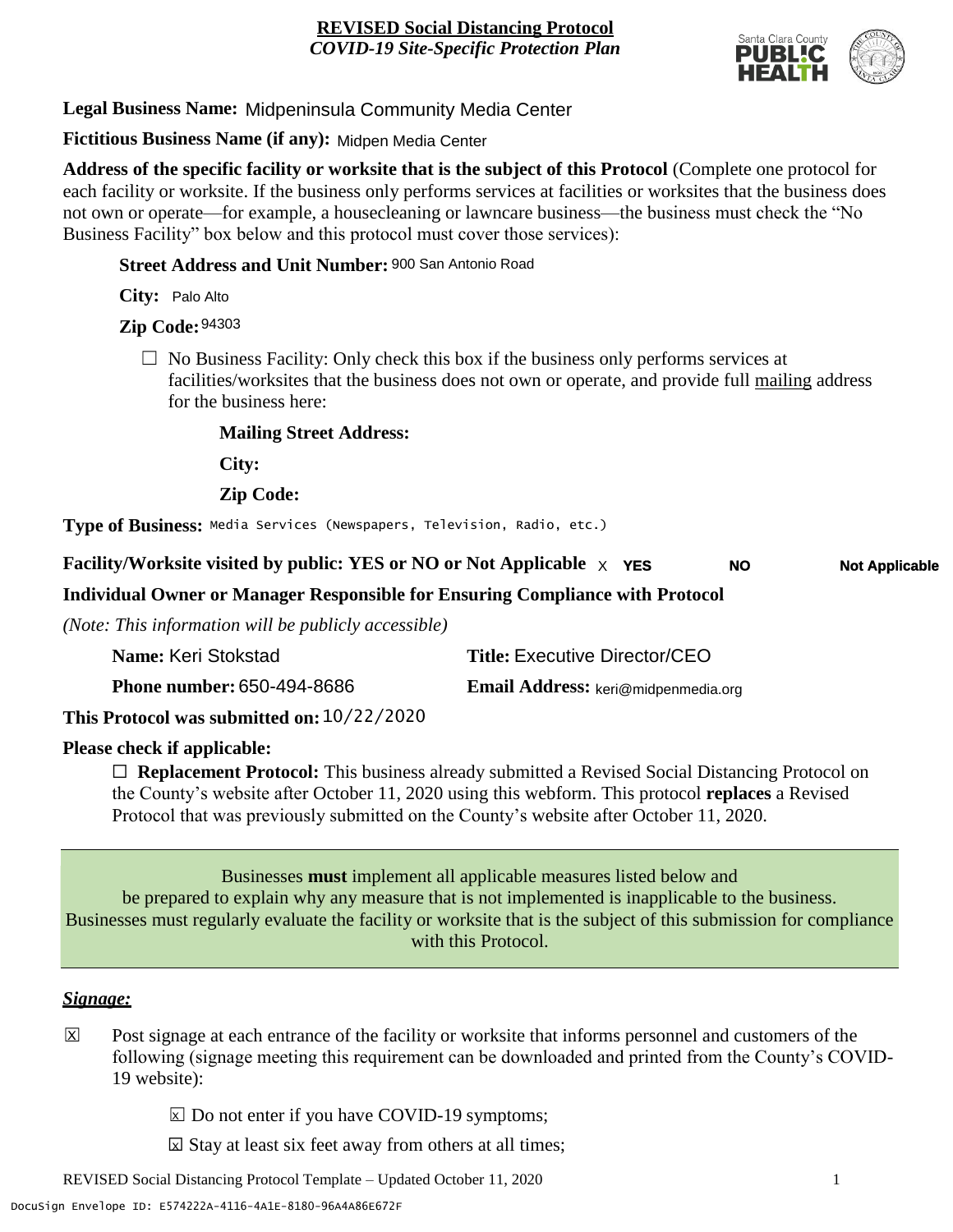

- ☐ Face coverings required to enter (except for very young children, if medically inadvisable, or X for communication by or with people who are hearing impaired);
- ⊠ Cover sneezes and coughs with cloth, tissue, or elbow;
- ⊠ Do not shake hands or engage in unnecessary physical contact.
- Post signage at appropriate locations throughout the facility/worksite reminding everyone to wear face coverings and stay at least six feet away from others. X
- Post a copy of your updated COVID-19 PREPARED Sign and Social Distancing Protocol Visitor Information Sheet at each entrance where they can easily be viewed. These documents will be provided to you electronically when you submit this Revised Social Distancing Protocol.  $\mathbb{Z}$

#### *Personnel Training:*

- After submission, distribute copies of the completed Protocol to all personnel, and train all personnel on this Protocol.  $\mathbf x$
- For businesses that perform services for facilities or worksites that the business does not own or operate, distribute a copy of the completed Protocol to the owner or operator of each facility or worksite where the business performs services.  $\mathbf{v}$
- Train personnel on basic information regarding COVID-19 from the CDC available at [https://www.cdc.gov/coronavirus/2019-ncov/index.html,](https://www.cdc.gov/coronavirus/2019-ncov/index.html) including how to prevent COVID-19 from spreading, who is especially vulnerable to the disease, and when to seek medical attention.  $\mathsf{X}$
- Train personnel on screening themselves for COVID-19 symptoms, including temperature and/or symptom checks using CDC guidelines available at [https://www.cdc.gov/coronavirus/2019-](https://www.cdc.gov/coronavirus/2019-ncov/symptoms-testing/symptoms.html) [ncov/symptoms-testing/symptoms.html.](https://www.cdc.gov/coronavirus/2019-ncov/symptoms-testing/symptoms.html) https://www.cdc.gov/coronavirus/2019- ncov/symptoms-testing/symptoms.html  $|\mathsf{X}|$
- Train personnel on the need to stay home and get tested if they have a frequent cough, fever, difficulty breathing, chills, muscle or body aches, headache, sore throat, nausea, vomiting, diarrhea, tiredness, or recent loss of taste or smell. Ensure all personnel know they must also stay home if they or someone they live with has been diagnosed with COVID-19, or if they've had close contact with someone diagnosed with COVID-19.  $\mathbf x$
- Train personnel on County guidance for when it is safe to return to work if they have COVID-19 symptoms, have tested positive for COVID-19, or have had close contact with someone who has tested positive for COVID-19. County guidelines are available at: [https://www.sccgov.org/sites/covid19/Pages/business-guidance.aspx#business\\_safety\\_guidance.](https://www.sccgov.org/sites/covid19/Pages/business-guidance.aspx#business_safety_guidance.) https://www.sccgov.org/sites/covid19/Pages/business-guidance.aspx#business\_safety\_guidance  $\overline{\mathbf{x}}$
- Train personnel on the need for frequent handwashing with soap and water, mandatory face coverings, the importance of social distancing, and other measures required in this Protocol.  $\overline{\mathsf{x}}$
- Train personnel on the importance of getting tested for COVID-19 in accordance with County guidance available at [https://www.sccgov.org/sites/covid19/Pages/covid19-testing.aspx,](https://www.sccgov.org/sites/covid19/Pages/covid19-testing.aspx) and explain that testing is available through their healthcare provider or at free community testing sites [\(www.sccfreetest.org](http://www.sccfreetest.org/) ).  $\vert X \vert$
- Inform personnel that they can report any deficiencies in compliance with Social Distancing Protocol requirements by this business or any other at which they may work at [www.sccCOVIDconcerns.org](http://www.scccovidconcerns.org/) or by calling the County Office of Labor Standards Enforcement Advice Line at 866-870-7725.  $\overline{\mathbf{x}}$
- Inform personnel about employer or government-sponsored leave benefits that personnel may be entitled  $\boxtimes$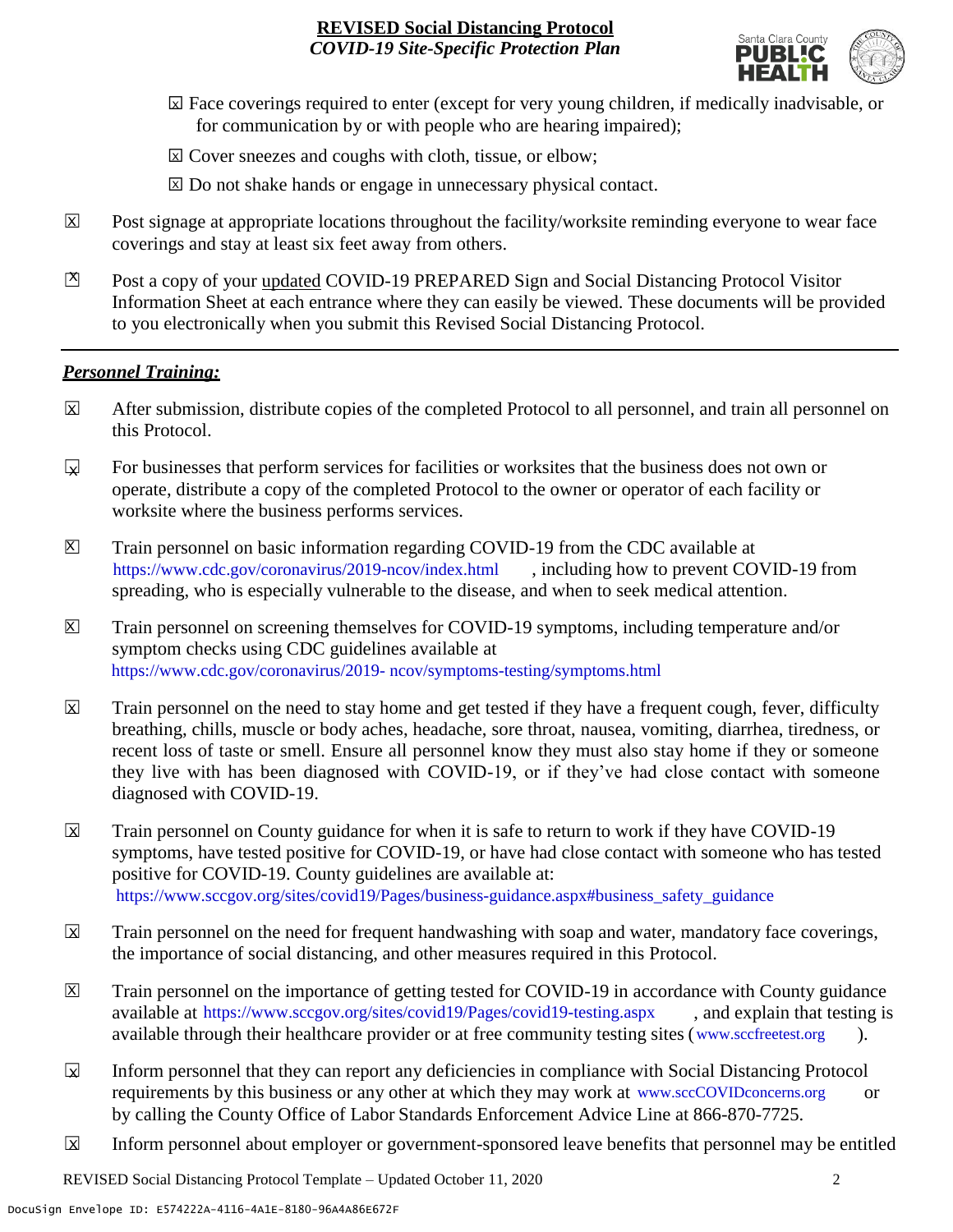

to receive, including those benefits identified at the following address: [https://www.labor.ca.gov/coronavirus2019/#chart.](https://www.labor.ca.gov/coronavirus2019/#chart) https://www.labor.ca.gov/coronavirus2019/#chart

- Train personnel on new or modified COVID-19 safety measures immediately upon updating this Protocol.  $\boxtimes$
- $\Box$  Optional—Describe other measures this business plans to take to train personnel on COVID-19 safety and related issues:

### *Individual Control Measures and Screenings:*

- Maximize the number of personnel who work from home. Businesses must direct all personnel who can perform their assigned work duties from home to do so, and they must prohibit those personnel from performing those work duties at the facility or worksite.  $|\overline{X}|$
- For personnel who are not working from home:  $\boxtimes$ 
	- Direct all workers not to come to work if sick or exhibiting symptoms of COVID-19.  $\overline{\mathbf{x}}$
	- Ask all personnel if they have COVID-19 symptoms at the beginning of each shift, and screen all other people before they enter the facility or worksite. Send personnel home if they report COVID-19 symptoms. (\*Note, temperature screenings with thermometer or thermal scanner are not required, and can increase COVID-19 risk if many employees convene in the same place for temperature screening.) X
	- Require all persons, except those exempted from face covering requirements, to properly wear face coverings at all times in accordance with the California Department of Public Health's mandatory Guidance for the Use of Face Coverings and the Health Officer's Order. Exemptions to the face coverings requirement include very young children, people for whom face coverings are medically inadvisable, or for communication by or with people who are hearing impaired.  $\mathbf{X}$
- ☐ Optional—Describe other measures:

## *Handwashing and Hand-Sanitizing Protocols:*

- Encourage frequent handwashing or use of hand sanitizer and provide frequent breaks for handwashing.  $\mathbf{x}$
- Hand sanitizer and/or soap and water are available at or near the site entrance, at checkout counters, and at various locations throughout the site to enable the public and staff to frequently clean their hands.  $\overline{\mathbf{x}}$
- Handwashing and other sanitary facilities are operational and stocked at all times.  $\mathbf{x}$
- ☐ Optional—Describe other measures:

## *Cleaning and Disinfecting Protocols*

☐ Thoroughly and regularly clean any high traffic areas (including seating areas, break rooms, bathrooms, and other common areas) and frequently disinfect any high-contact surfaces (including doorknobs, handrails, counters, tables, checkout areas, cash registers, telephones, elevator controls, etc.).  $\overline{\mathsf{x}}$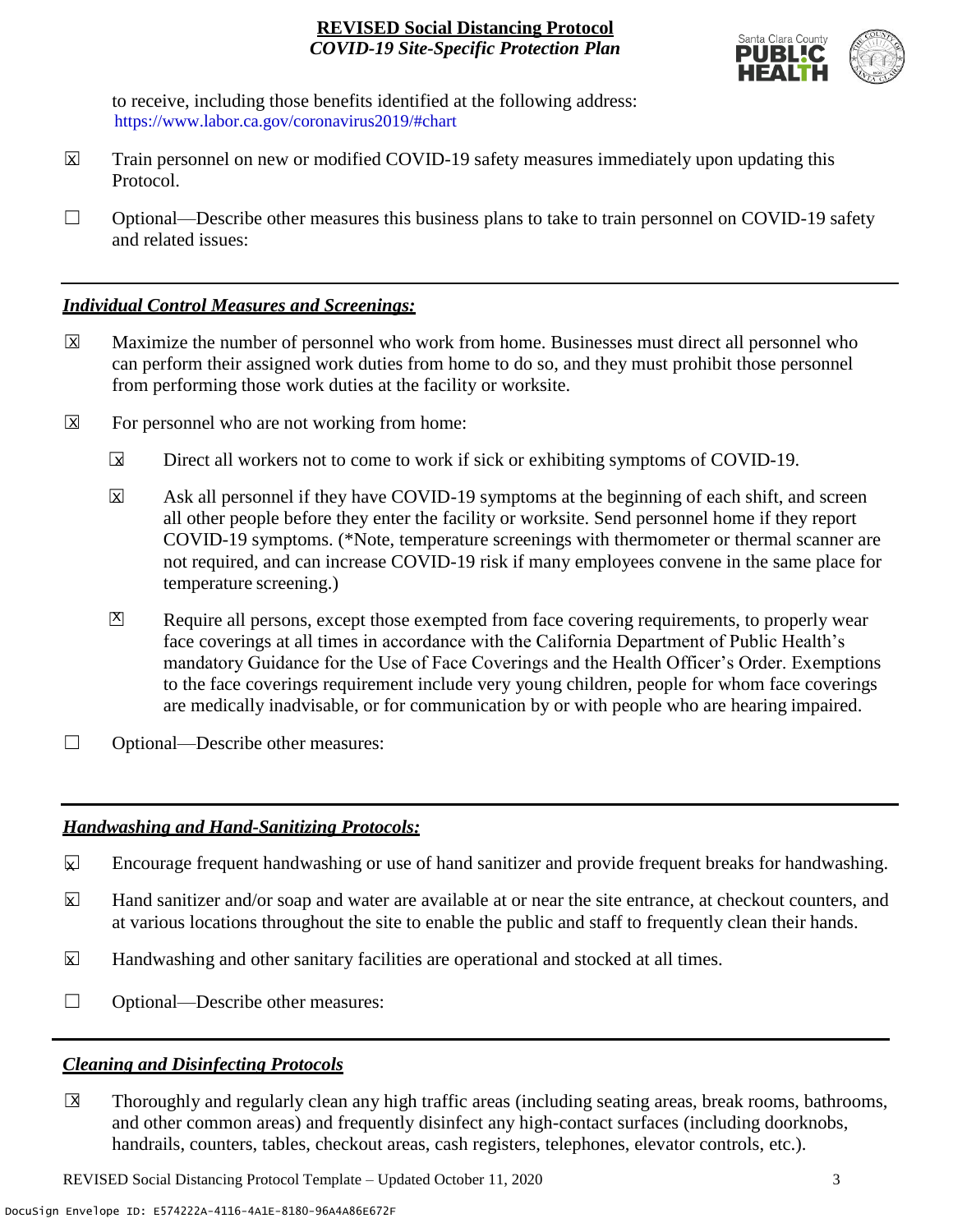

- □ Disinfecting wipes that are effective against COVID-19 are available for use by customers and personnel near shopping carts and baskets if shopping carts and baskets are used at the facility.
- $\Box$  Assign staff to disinfect carts and baskets regularly that are used at the facility if shopping carts and baskets are used at the facility.
- ☐ Disinfect any shared equipment and touchable surfaces like payment portals and pens after each use.
- ☐ Install contactless devices (including contactless payment systems, motion sensor lights, automatic soap and towel dispensers, and contactless timecard systems) if possible.
- $\Box$  Adjust operational hours to provide adequate time for cleaning and stocking with social distancing, and provide time for any workers to clean between shifts.
- To improve ventilation, filtration, and outdoor air exchange:  $\overline{\mathsf{x}}$ 
	- $\boxtimes$  Evaluate HVAC system (if applicable) to make sure it is properly functioning, and have it regularly serviced.
	- $\boxtimes$  Consider upgrades to HVAC and building air filtration systems and implement any feasible improvements to these systems (for example, to enhance air filtration efficiency and increase the percentage of outdoor air through the HVAC system).
	- $\Box$  Open windows and doors throughout the facility when environmental, building, and safety conditions allow.
- ☐ Optional—Describe other measures:

## *Measures to Maintain Social Distancing:*

- Limit the number of people in the facility/worksite to allow adequate social distancing (six feet minimum) at all times and to comply with any applicable capacity restrictions in the Health Officer Order.  $\mathbf{r}$ 
	- $\boxtimes$  Review, comply with, and enforce any applicable capacity limitations for the facility, following all instructions listed at www.sccgov.org/covidcapacity
- Designate a staff person to ensure that the maximum number of occupants is not exceeded, that all persons are wearing face coverings if required by the Health Officer Order, and that people entering comply with other provisions of this Protocol. Ensure that this person is more than six feet away from others to maintain adequate social distance.  $\overline{\mathsf{x}}$
- Require that all persons at the facility/worksite stay at least six feet away from all other persons, except as strictly necessary to perform job functions. X
- Place tape or other markings at least six feet apart in customer line areas inside the store and on sidewalks at public entrances with signs directing customers to use the markings to maintain social distance. X
- ☐ If feasible, increase remote (online and telephone) purchasing, delivery, and curbside pickup service options.  $\overline{X}$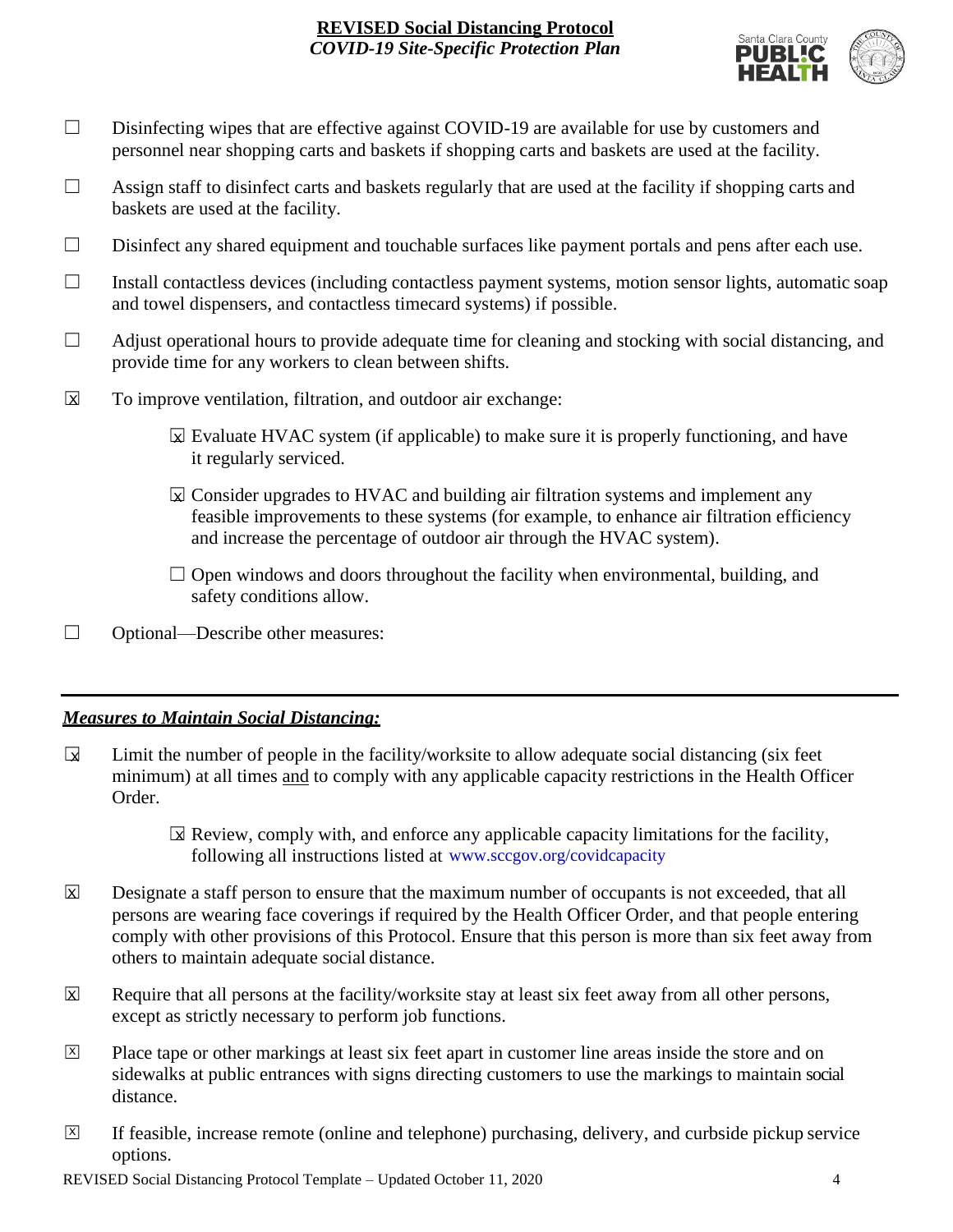

- Separate order areas from delivery areas to prevent customers from gathering. X
- Minimize any in-person meetings and adjust those that are necessary to ensure adequate social distancing.  $\overline{x}$
- Stagger personnel breaks, in compliance with wage and hour regulations, to reduce the number of workers taking breaks together.  $\overline{x}$
- Where possible, create outdoor break areas with shade covers as a substitute for indoor break areas. Encourage staff to eat their meals and take their breaks socially distanced outdoors when conditions allow. X
- Limit access to or close indoor break rooms to encourage use of outdoor break areas and prevent crowding. Discourage or prohibit eating or drinking in small, enclosed break rooms if less risky alternative areas exist for staff to take their meals (such as outdoors or socially distanced at individual workstations).  $\overline{X}$
- Require workers to maintain 6-foot social distance at all times while on breaks, and preferably more distance if eating or drinking. Reconfigure break areas to facilitate social distancing. X
- Maximize the use of outdoor space for interactions or transactions with customers to minimize the time that customers and personnel are indoors, particularly when in close proximity to one another. X
- ☐ Optional—Describe other measures:

#### *Procedure if a Person at the Facility/Worksite Tests Positive for COVID-19*

- $\boxtimes$  Review and comply with all measures listed at [www.sccsafeworkplace.org](http://www.sccsafeworkplace.org/) in the event of a confirmed case of COVID-19 amongst personnel. X
- ☐ Create, and post in an area easily viewable by personnel, a plan to comply with all applicable in the event of a confirmed case of COVID-19 amongst personnel. Depending on the type of facility, these measures will likely include, among others:  $\overline{X}$ measures listed at www.sccsafeworkplace.org
	- $\Box$  Immediately removing the infected person from the facility/worksite and ensuring they are no longer occupying the same space as any other personnel.
	- $\Box$  Instructing the infected person to stay home and isolate in accordance with the instructions listed at [www.sccsafeworkplace.org.](file:///C:/Users/raphael.rajendra/AppData/Local/Microsoft/Windows/INetCache/Content.Outlook/PTLHNOTE/www.sccsafeworkplace.org) www.sccsafeworkplace.org
	- $\Box$  Notifying the County Public Health Department within four hours of learning of the positive case by following the instructions at www.sccsafeworkplace.org
	- $\Box$  Identifying any workers (and customers, if known) who had close contact with the infected person.
	- $\Box$  Complying immediately with any case investigation, contact tracing, and worksite investigation measures by the County Public Health Department. This will include providing the names, addresses, phone numbers, and work dates and times for close contacts of the infected person, which employers are required by law to provide to the County Public Health Department upon request.
- REVISED Social Distancing Protocol Template Updated October 11, 2020 5  $\Box$  Excluding all close contacts from the facility/worksite or any other jobsite in accordance with